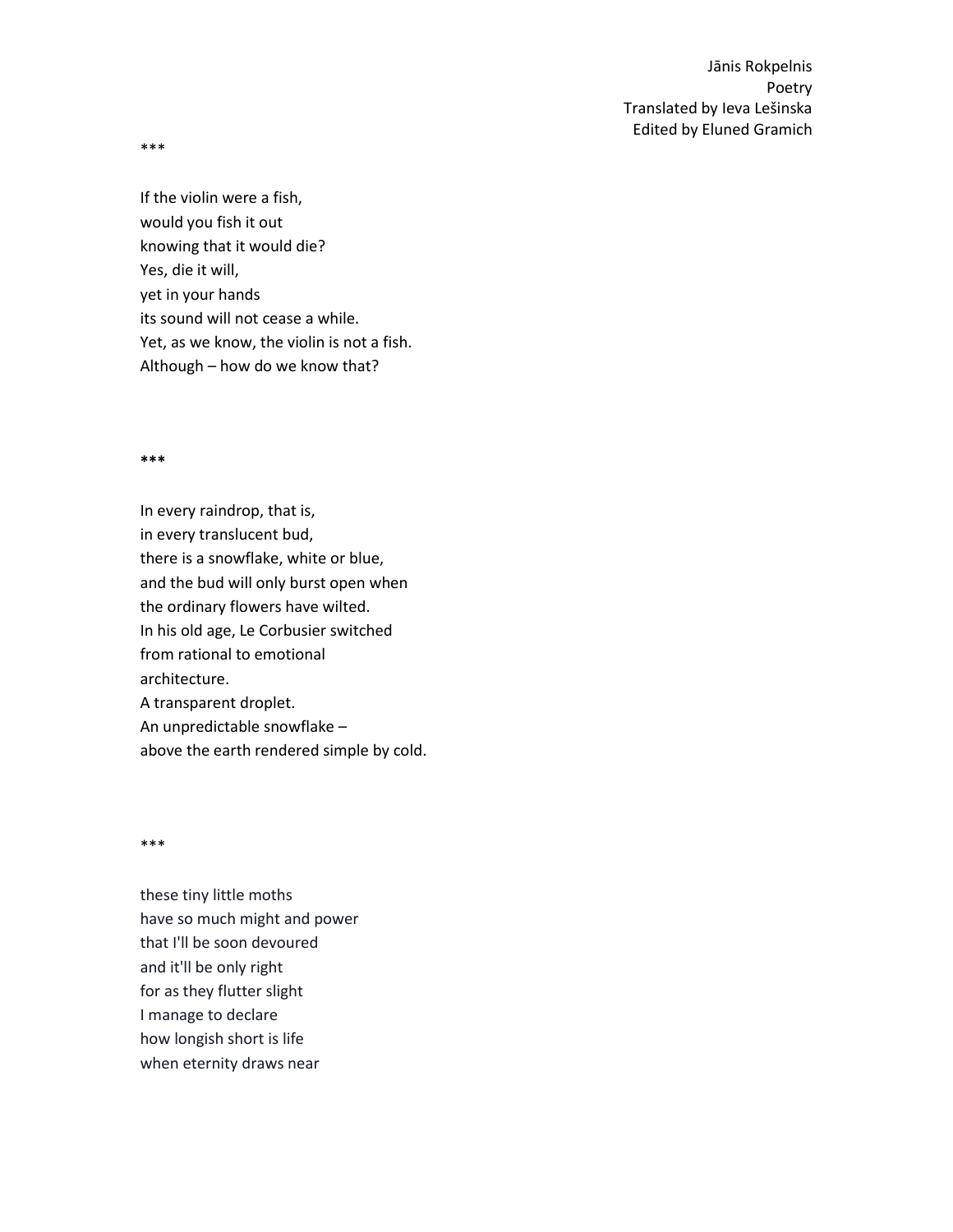\*\*\*

Nailed to the cross of fog With nails of haze, I can't get down, can't get away, Please redeem me. Redeem me, you with the hammer – A man, a breeze, a ghost? Each nail's sweet sting Adds to this thorny ring. How to get down from this cross? Who are you, driver of nails, You whose name I cannot guess...

\*\*\*

## **Dedicated to content and form**

Seashells are spaceships in form. And a snail is therefore an astronaut. And now we have to give it some thought – Why he is not.

\*\*\*

### **Ships**

- $\mathbf{I}$
- he came up to me tow in hand with ships attached he pounded my shoulders until the sea broke out on my skin leaving scars for life scars that look like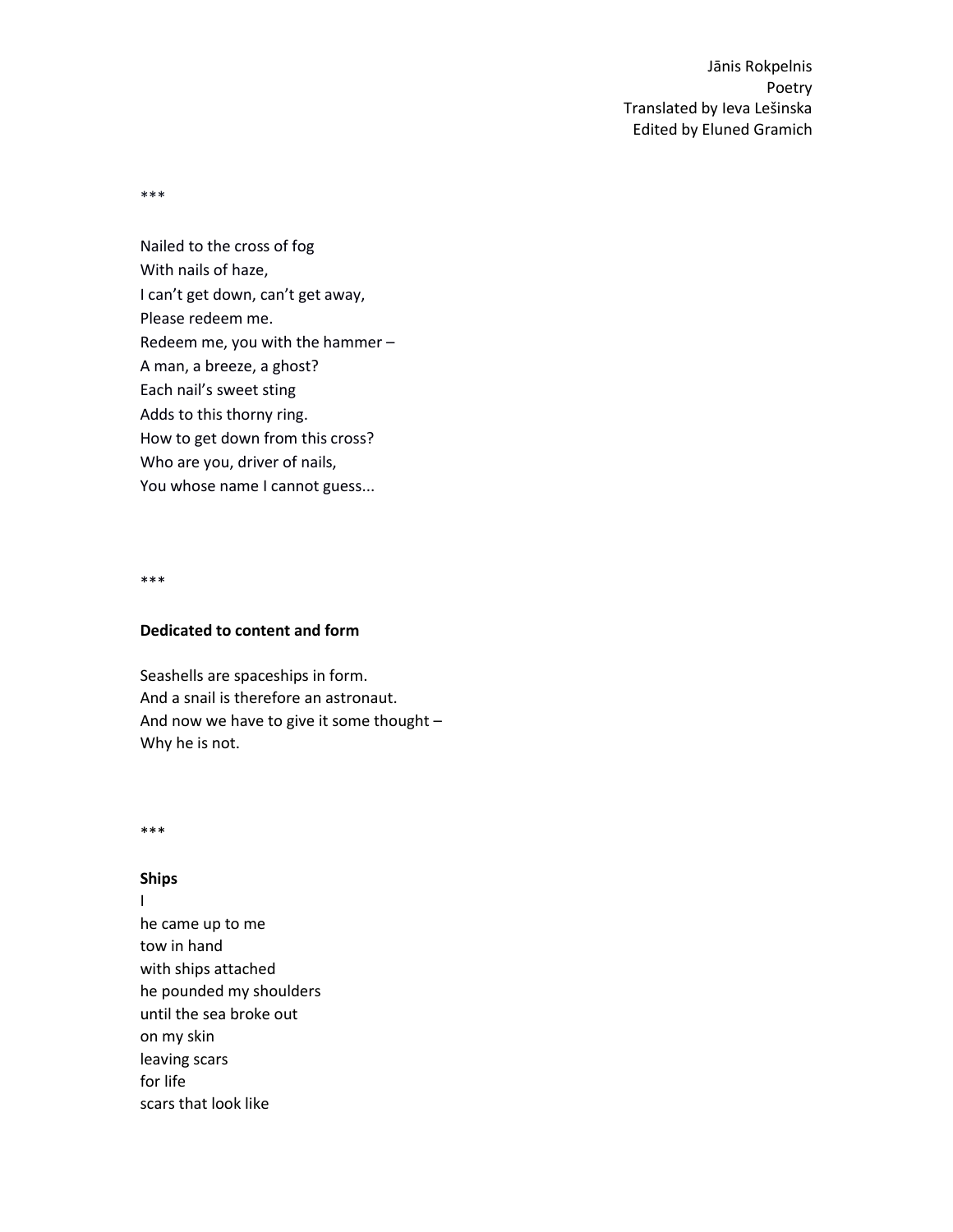ships

II and the ship runs like a blot of ink over the waters almost illegible reflections and tales and rumours ripple ashore till the ship once again congeals into a ship

### **\*\*\***

# **The Lyre**

 $\mathbf{I}$ 

the lyre rains and all gets soaked the fields are drenched while in the sky the spirit soars II the lyre sprouts you outside the window it dived and dived and died three times then shook me off like a yoke III I loose my grip from around the bird hey it's the lyre and the music knows